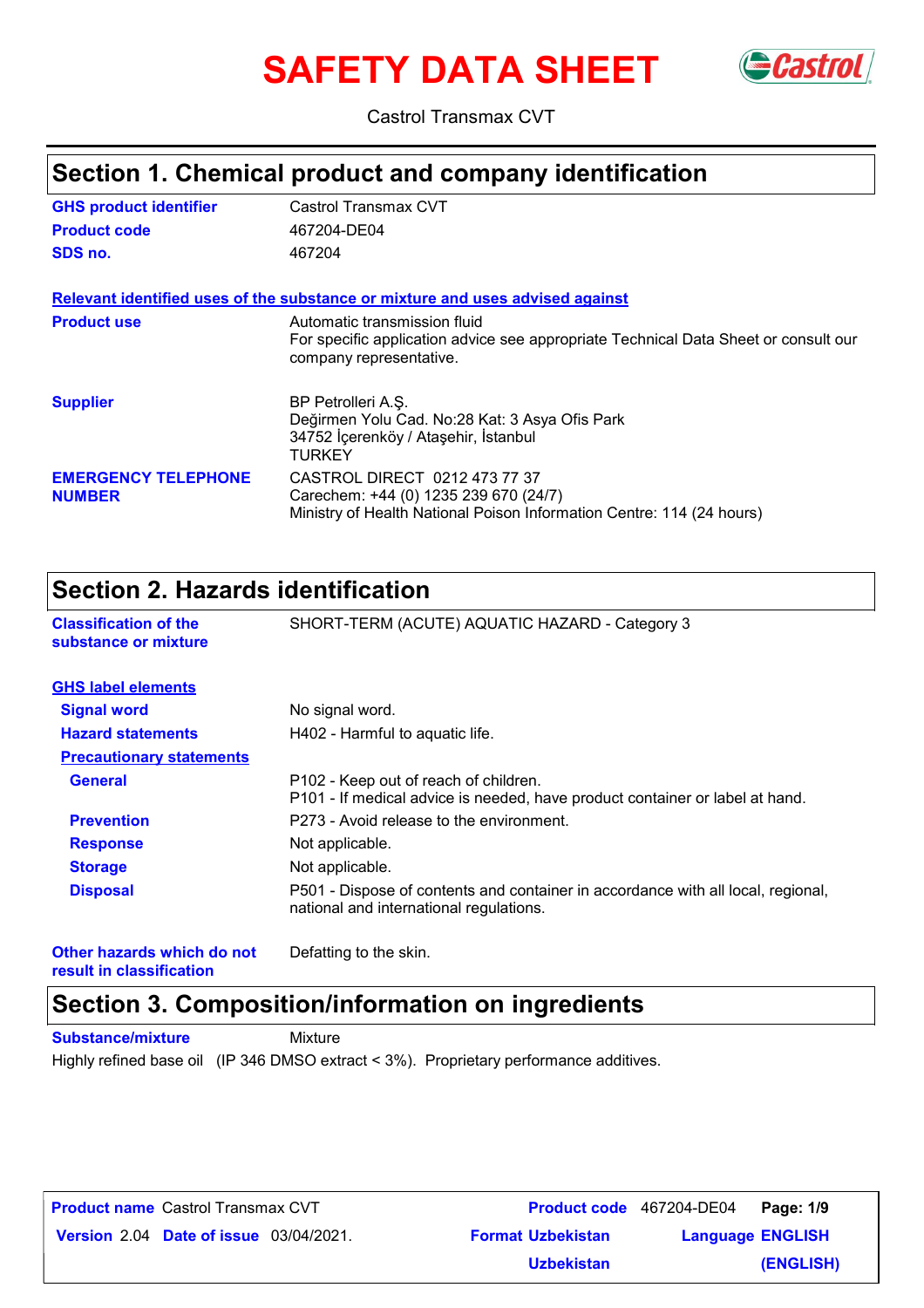### **Section 3. Composition/information on ingredients**

| <b>Ingredient name</b>                                               | $\frac{9}{6}$ | <b>CAS number</b> |
|----------------------------------------------------------------------|---------------|-------------------|
| Distillates (petroleum), hydrotreated light paraffinic               | $≥25 - ≤50$   | 64742-55-8        |
| 2-Propenoic acid, 2-methyl-, butyl ester, polymer with N-[3-         | ~10           | 176487-46-0       |
| (dimethylamino)propyl]-2-methyl-2-propenamide, dodecyl 2-methyl-     |               |                   |
| 2-propenoate, eicosyl 2-methyl-2-propenoate, hexadecyl 2-methyl-     |               |                   |
| 2-propenoate and octadecyl 2-methyl-2-propenoate                     |               |                   |
| Lubricating oils (petroleum), C15-30, hydrotreated neutral oil-based | ≤3            | 72623-86-0        |
| l dimantine                                                          | ≤0.19         | 124-28-7          |
| 2-(2-heptadec-8-enyl-2-imidazolin-1-yl)ethanol                       | ≤0.058        | $95-38-5$         |

**There are no additional ingredients present which, within the current knowledge of the supplier and in the concentrations applicable, are classified as hazardous to health or the environment and hence require reporting in this section.**

**Occupational exposure limits, if available, are listed in Section 8.**

### **Section 4. First aid measures**

**Description of necessary first aid measures**

| <b>Inhalation</b>          | In case of inhalation of decomposition products in a fire, symptoms may be delayed.<br>If inhaled, remove to fresh air. The exposed person may need to be kept under<br>medical surveillance for 48 hours. Get medical attention if symptoms occur.                                            |
|----------------------------|------------------------------------------------------------------------------------------------------------------------------------------------------------------------------------------------------------------------------------------------------------------------------------------------|
| <b>Ingestion</b>           | Do not induce vomiting unless directed to do so by medical personnel. Never give<br>anything by mouth to an unconscious person. If unconscious, place in recovery<br>position and get medical attention immediately. Get medical attention if adverse<br>health effects persist or are severe. |
| <b>Skin contact</b>        | Wash skin thoroughly with soap and water or use recognised skin cleanser.<br>Remove contaminated clothing and shoes. Wash clothing before reuse. Clean<br>shoes thoroughly before reuse. Get medical attention if symptoms occur.                                                              |
| <b>Eye contact</b>         | In case of contact, immediately flush eyes with plenty of water for at least 15<br>minutes. Eyelids should be held away from the eyeball to ensure thorough rinsing.<br>Check for and remove any contact lenses. Get medical attention.                                                        |
|                            | Most important symptoms/effects, acute and delayed                                                                                                                                                                                                                                             |
|                            | See Section 11 for more detailed information on health effects and symptoms.                                                                                                                                                                                                                   |
|                            | Indication of immediate medical attention and special treatment needed, if necessary                                                                                                                                                                                                           |
| <b>Specific treatments</b> | No specific treatment.                                                                                                                                                                                                                                                                         |
| Notoe to physician         | In case of inhalation of decomposition products in a fire symptoms may be delayed                                                                                                                                                                                                              |

**Protection of first-aiders** No action shall be taken involving any personal risk or without suitable training. It may be dangerous to the person providing aid to give mouth-to-mouth resuscitation. **Notes to physician** In case of inhalation of decomposition products in a fire, symptoms may be delayed. The exposed person may need to be kept under medical surveillance for 48 hours. Treatment should in general be symptomatic and directed to relieving any effects.

### **Section 5. Firefighting measures**

| <b>Extinguishing media</b>                           |                                                                                                                                                                                                                                                                          |
|------------------------------------------------------|--------------------------------------------------------------------------------------------------------------------------------------------------------------------------------------------------------------------------------------------------------------------------|
| <b>Suitable extinguishing</b><br>media               | Use foam or all-purpose dry chemical to extinguish.                                                                                                                                                                                                                      |
| <b>Unsuitable extinguishing</b><br>media             | Do not use water jet.                                                                                                                                                                                                                                                    |
| <b>Specific hazards arising</b><br>from the chemical | Fire water contaminated with this material must be contained and prevented from<br>being discharged to any waterway, sewer or drain. In a fire or if heated, a pressure<br>increase will occur and the container may burst. This material is harmful to aquatic<br>life. |
| <b>Hazardous thermal</b><br>decomposition products   | Combustion products may include the following:<br>carbon oxides (CO, CO <sub>2</sub> ) (carbon monoxide, carbon dioxide)<br>nitrogen oxides (NO, $NO2$ etc.)                                                                                                             |

| <b>Product name Castrol Transmax CVT</b>      |                          | Product code 467204-DE04 Page: 2/9 |           |
|-----------------------------------------------|--------------------------|------------------------------------|-----------|
| <b>Version 2.04 Date of issue 03/04/2021.</b> | <b>Format Uzbekistan</b> | <b>Language ENGLISH</b>            |           |
|                                               | <b>Uzbekistan</b>        |                                    | (ENGLISH) |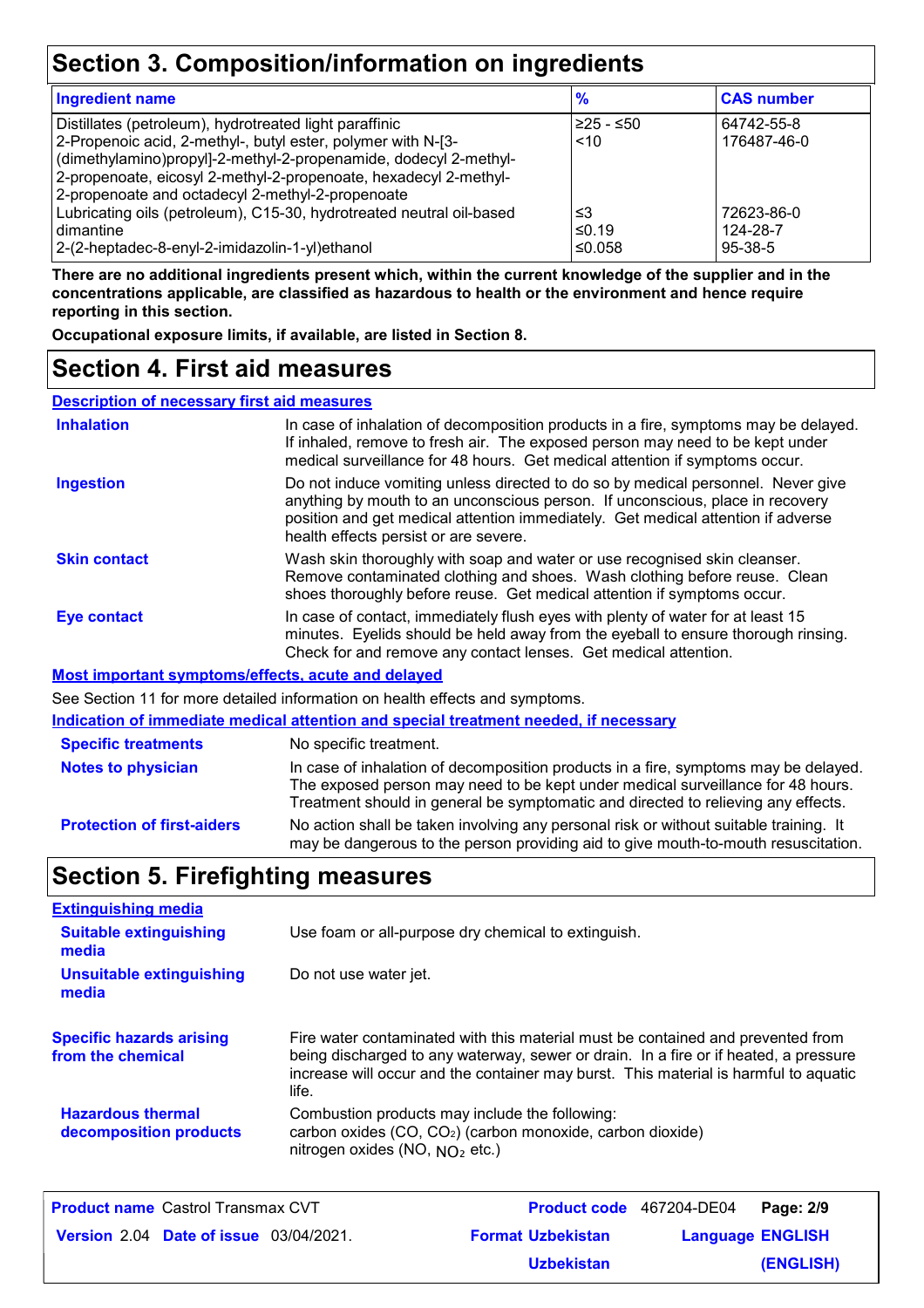### **Section 5. Firefighting measures**

| <b>Special protective actions</b><br>for fire-fighters | Promptly isolate the scene by removing all persons from the vicinity of the incident if<br>there is a fire. No action shall be taken involving any personal risk or without<br>suitable training. |
|--------------------------------------------------------|---------------------------------------------------------------------------------------------------------------------------------------------------------------------------------------------------|
| <b>Special protective</b>                              | Fire-fighters should wear positive pressure self-contained breathing apparatus                                                                                                                    |
| equipment for fire-fighters                            | (SCBA) and full turnout gear.                                                                                                                                                                     |

### **Section 6. Accidental release measures**

#### **Personal precautions, protective equipment and emergency procedures**

| For non-emergency<br>personnel   | No action shall be taken involving any personal risk or without suitable training.<br>Evacuate surrounding areas. Keep unnecessary and unprotected personnel from<br>entering. Do not touch or walk through spilt material. Avoid breathing vapour or<br>mist. Provide adequate ventilation. Put on appropriate personal protective<br>equipment. Floors may be slippery; use care to avoid falling. Contact emergency<br>personnel. |
|----------------------------------|--------------------------------------------------------------------------------------------------------------------------------------------------------------------------------------------------------------------------------------------------------------------------------------------------------------------------------------------------------------------------------------------------------------------------------------|
| For emergency responders         | Entry into a confined space or poorly ventilated area contaminated with vapour, mist<br>or fume is extremely hazardous without the correct respiratory protective equipment<br>and a safe system of work. Wear self-contained breathing apparatus. Wear a<br>suitable chemical protective suit. Chemical resistant boots. See also the<br>information in "For non-emergency personnel".                                              |
| <b>Environmental precautions</b> | Avoid dispersal of spilt material and runoff and contact with soil, waterways, drains<br>and sewers. Inform the relevant authorities if the product has caused environmental<br>pollution (sewers, waterways, soil or air). Water polluting material. May be harmful<br>to the environment if released in large quantities.                                                                                                          |

#### **Methods and material for containment and cleaning up**

| <b>Small spill</b> | Stop leak if without risk. Move containers from spill area. Absorb with an inert<br>material and place in an appropriate waste disposal container. Dispose of via a<br>licensed waste disposal contractor.                                                                                                                                                                                                                                                                                                               |
|--------------------|--------------------------------------------------------------------------------------------------------------------------------------------------------------------------------------------------------------------------------------------------------------------------------------------------------------------------------------------------------------------------------------------------------------------------------------------------------------------------------------------------------------------------|
| <b>Large spill</b> | Stop leak if without risk. Move containers from spill area. Approach the release<br>from upwind. Prevent entry into sewers, water courses, basements or confined<br>areas. Contain and collect spillage with non-combustible, absorbent material e.g.<br>sand, earth, vermiculite or diatomaceous earth and place in container for disposal<br>according to local regulations. Contaminated absorbent material may pose the<br>same hazard as the spilt product. Dispose of via a licensed waste disposal<br>contractor. |

### **Section 7. Handling and storage**

#### **Precautions for safe handling**

| <b>Protective measures</b>                       | Put on appropriate personal protective equipment (see Section 8). Do not ingest.<br>Avoid contact with eyes, skin and clothing. Avoid breathing vapour or mist. Keep in<br>the original container or an approved alternative made from a compatible material,<br>kept tightly closed when not in use. Empty containers retain product residue and<br>can be hazardous. Do not reuse container. Avoid contact of spilt material and<br>runoff with soil and surface waterways. |
|--------------------------------------------------|-------------------------------------------------------------------------------------------------------------------------------------------------------------------------------------------------------------------------------------------------------------------------------------------------------------------------------------------------------------------------------------------------------------------------------------------------------------------------------|
| <b>Advice on general</b><br>occupational hygiene | Eating, drinking and smoking should be prohibited in areas where this material is<br>handled, stored and processed. Wash thoroughly after handling. Remove<br>contaminated clothing and protective equipment before entering eating areas. See<br>also Section 8 for additional information on hygiene measures.                                                                                                                                                              |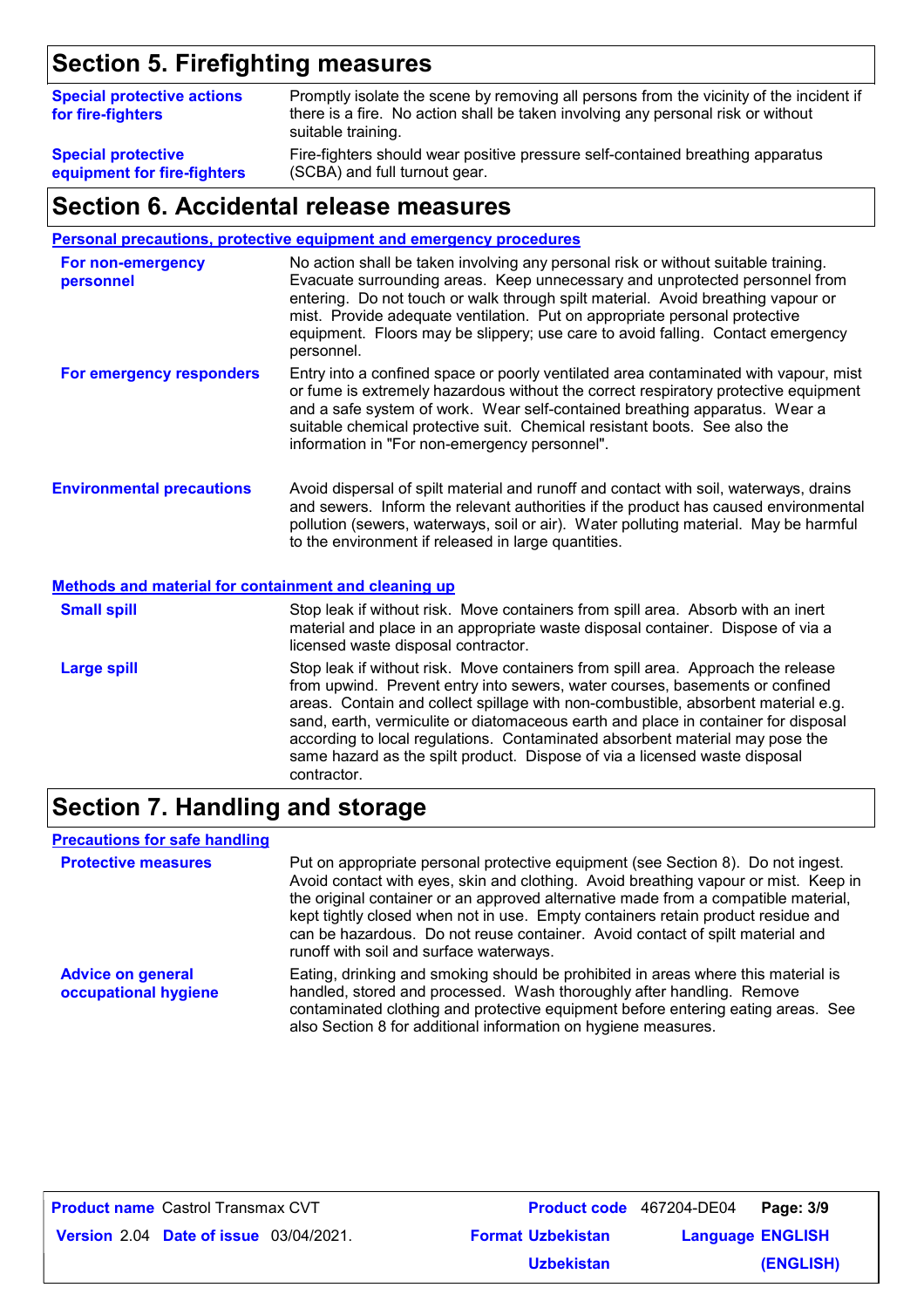### **Section 7. Handling and storage**

| <b>Conditions for safe storage,</b><br>including any<br><b>incompatibilities</b> | Store in accordance with local regulations. Store in original container protected<br>from direct sunlight in a dry, cool and well-ventilated area, away from incompatible<br>materials (see Section 10) and food and drink. Keep container tightly closed and<br>sealed until ready for use. Store and use only in equipment/containers designed for<br>use with this product. Containers that have been opened must be carefully resealed<br>and kept upright to prevent leakage. Do not store in unlabelled containers. Use<br>appropriate containment to avoid environmental contamination. |
|----------------------------------------------------------------------------------|------------------------------------------------------------------------------------------------------------------------------------------------------------------------------------------------------------------------------------------------------------------------------------------------------------------------------------------------------------------------------------------------------------------------------------------------------------------------------------------------------------------------------------------------------------------------------------------------|
| <b>Not suitable</b>                                                              | Prolonged exposure to elevated temperature.                                                                                                                                                                                                                                                                                                                                                                                                                                                                                                                                                    |

### **Section 8. Exposure controls/personal protection**

#### **Control parameters**

**Occupational exposure limits**

| <b>Ingredient name</b>                         | <b>Exposure limits</b>                                                                                                                                                                                              |
|------------------------------------------------|---------------------------------------------------------------------------------------------------------------------------------------------------------------------------------------------------------------------|
| 2-(2-heptadec-8-enyl-2-imidazolin-1-yl)ethanol | <b>Ministry of Health and Social</b><br>Development MAC (Russian Federation).<br>Inhalation sensitiser.<br>STEL: 0.1 mg/m <sup>3</sup> 15 minutes. Issued/<br>Revised: 6/2003 Form: mixture of vapor and<br>aerosol |

Whilst specific OELs for certain components may be shown in this section, other components may be present in any mist, vapour or dust produced. Therefore, the specific OELs may not be applicable to the product as a whole and are provided for guidance only.

| <b>Appropriate engineering</b><br><b>controls</b> | Provide exhaust ventilation or other engineering controls to keep the relevant<br>airborne concentrations below their respective occupational exposure limits.<br>All activities involving chemicals should be assessed for their risks to health, to<br>ensure exposures are adequately controlled. Personal protective equipment should<br>only be considered after other forms of control measures (e.g. engineering controls)<br>have been suitably evaluated. Personal protective equipment should conform to<br>appropriate standards, be suitable for use, be kept in good condition and properly<br>maintained.<br>Your supplier of personal protective equipment should be consulted for advice on<br>selection and appropriate standards. For further information contact your national<br>organisation for standards.<br>The final choice of protective equipment will depend upon a risk assessment. It is<br>important to ensure that all items of personal protective equipment are compatible. |
|---------------------------------------------------|---------------------------------------------------------------------------------------------------------------------------------------------------------------------------------------------------------------------------------------------------------------------------------------------------------------------------------------------------------------------------------------------------------------------------------------------------------------------------------------------------------------------------------------------------------------------------------------------------------------------------------------------------------------------------------------------------------------------------------------------------------------------------------------------------------------------------------------------------------------------------------------------------------------------------------------------------------------------------------------------------------------|
| <b>Environmental exposure</b><br><b>controls</b>  | Emissions from ventilation or work process equipment should be checked to ensure<br>they comply with the requirements of environmental protection legislation. In some<br>cases, fume scrubbers, filters or engineering modifications to the process<br>equipment will be necessary to reduce emissions to acceptable levels.                                                                                                                                                                                                                                                                                                                                                                                                                                                                                                                                                                                                                                                                                 |
| <b>Individual protection measures</b>             |                                                                                                                                                                                                                                                                                                                                                                                                                                                                                                                                                                                                                                                                                                                                                                                                                                                                                                                                                                                                               |
| <b>Hygiene measures</b>                           | Wash hands, forearms and face thoroughly after handling chemical products, before<br>eating, smoking and using the lavatory and at the end of the working period.<br>Appropriate techniques should be used to remove potentially contaminated clothing.<br>Wash contaminated clothing before reusing. Ensure that eyewash stations and<br>safety showers are close to the workstation location.                                                                                                                                                                                                                                                                                                                                                                                                                                                                                                                                                                                                               |

**Skin protection**

**Eye/face protection** Safety glasses with side shields.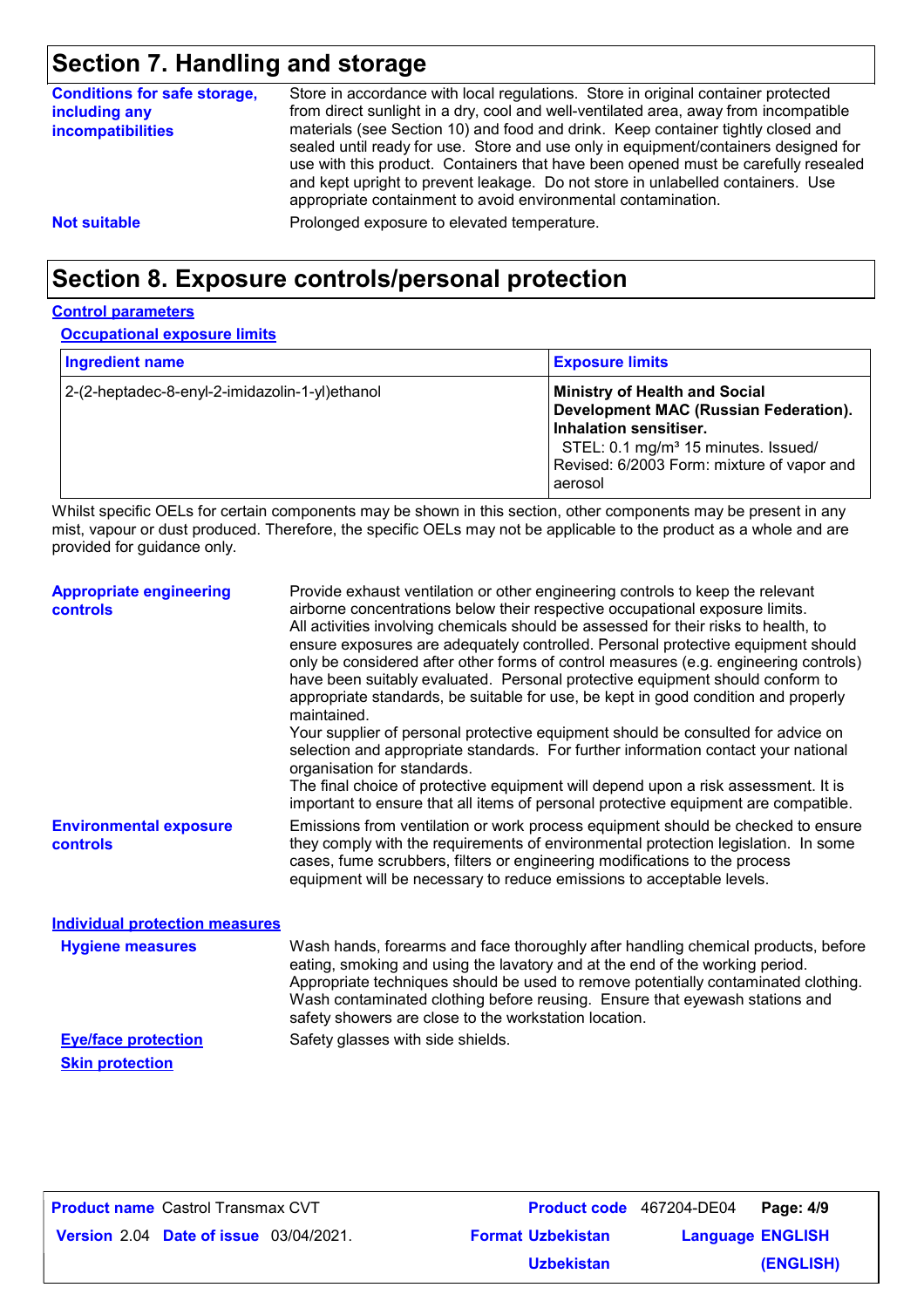### **Section 8. Exposure controls/personal protection**

| <b>Hand protection</b>        | Wear protective gloves if prolonged or repeated contact is likely. Wear chemical<br>resistant gloves. Recommended: Nitrile gloves. The correct choice of protective<br>gloves depends upon the chemicals being handled, the conditions of work and use,<br>and the condition of the gloves (even the best chemically resistant glove will break<br>down after repeated chemical exposures). Most gloves provide only a short time of<br>protection before they must be discarded and replaced. Because specific work<br>environments and material handling practices vary, safety procedures should be<br>developed for each intended application. Gloves should therefore be chosen in<br>consultation with the supplier/manufacturer and with a full assessment of the<br>working conditions. |
|-------------------------------|-------------------------------------------------------------------------------------------------------------------------------------------------------------------------------------------------------------------------------------------------------------------------------------------------------------------------------------------------------------------------------------------------------------------------------------------------------------------------------------------------------------------------------------------------------------------------------------------------------------------------------------------------------------------------------------------------------------------------------------------------------------------------------------------------|
| <b>Body protection</b>        | Use of protective clothing is good industrial practice.<br>Personal protective equipment for the body should be selected based on the task<br>being performed and the risks involved and should be approved by a specialist<br>before handling this product.<br>Cotton or polyester/cotton overalls will only provide protection against light<br>superficial contamination that will not soak through to the skin. Overalls should be<br>laundered on a regular basis. When the risk of skin exposure is high (e.g. when<br>cleaning up spillages or if there is a risk of splashing) then chemical resistant aprons<br>and/or impervious chemical suits and boots will be required.                                                                                                           |
| <b>Respiratory protection</b> | In case of insufficient ventilation, wear suitable respiratory equipment.<br>The correct choice of respiratory protection depends upon the chemicals being<br>handled, the conditions of work and use, and the condition of the respiratory<br>equipment. Safety procedures should be developed for each intended application.<br>Respiratory protection equipment should therefore be chosen in consultation with<br>the supplier/manufacturer and with a full assessment of the working conditions.                                                                                                                                                                                                                                                                                           |

## **Section 9. Physical and chemical properties**

| <b>Appearance</b>                                 |                                                                                                                                          |
|---------------------------------------------------|------------------------------------------------------------------------------------------------------------------------------------------|
| <b>Physical state</b>                             | Liquid.                                                                                                                                  |
| <b>Colour</b>                                     | Red.                                                                                                                                     |
| <b>Odour</b>                                      | Not available.                                                                                                                           |
| <b>Odour threshold</b>                            | Not available.                                                                                                                           |
| рH                                                | Not applicable.                                                                                                                          |
| <b>Melting point</b>                              | Not available.                                                                                                                           |
| <b>Boiling point</b>                              | Not available.                                                                                                                           |
| <b>Flash point</b>                                | Open cup: >160°C (>320°F) [Cleveland.]                                                                                                   |
| <b>Evaporation rate</b>                           | Not available.                                                                                                                           |
| <b>Flammability (solid, gas)</b>                  | Not applicable. Based on - Physical state                                                                                                |
| Lower and upper explosive<br>(flammable) limits   | Not available.                                                                                                                           |
| <b>Vapour pressure</b>                            | Not available.                                                                                                                           |
| <b>Vapour density</b>                             | Not available.                                                                                                                           |
| <b>Relative density</b>                           | Not available.                                                                                                                           |
| <b>Density</b>                                    | <1000 kg/m <sup>3</sup> (<1 g/cm <sup>3</sup> ) at 15°C                                                                                  |
| <b>Solubility</b>                                 | insoluble in water.                                                                                                                      |
| <b>Partition coefficient: n-</b><br>octanol/water | Not available.                                                                                                                           |
| <b>Auto-ignition temperature</b>                  | Not available.                                                                                                                           |
| <b>Decomposition temperature</b>                  | Not available.                                                                                                                           |
| <b>Viscosity</b>                                  | Kinematic: 33.81 mm <sup>2</sup> /s (33.81 cSt) at $40^{\circ}$ C<br>Kinematic: 7.146 mm <sup>2</sup> /s (7.146 cSt) at 100 $^{\circ}$ C |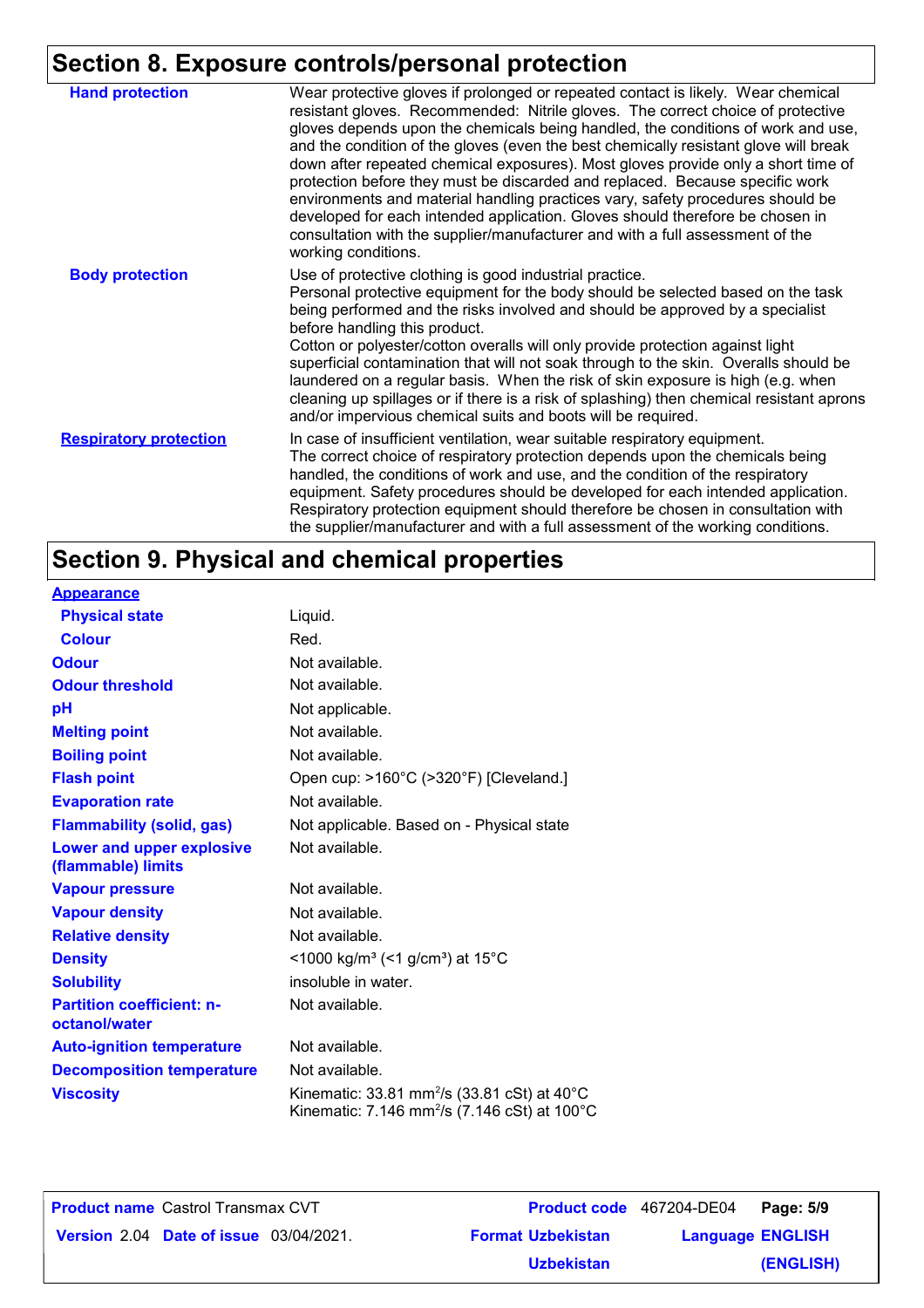## **Section 10. Stability and reactivity**

|                                                     | The continued to the contribution of the contribution of the contribution of the contribution of the                                                                       |
|-----------------------------------------------------|----------------------------------------------------------------------------------------------------------------------------------------------------------------------------|
| <b>Hazardous decomposition</b><br>products          | Under normal conditions of storage and use, hazardous decomposition products<br>should not be produced.                                                                    |
| <b>Incompatible materials</b>                       | Reactive or incompatible with the following materials: oxidising materials.                                                                                                |
| <b>Conditions to avoid</b>                          | Avoid all possible sources of ignition (spark or flame).                                                                                                                   |
| <b>Possibility of hazardous</b><br><b>reactions</b> | Under normal conditions of storage and use, hazardous reactions will not occur.<br>Under normal conditions of storage and use, hazardous polymerisation will not<br>occur. |
| <b>Chemical stability</b>                           | The product is stable.                                                                                                                                                     |
| <b>Reactivity</b>                                   | No specific test data available for this product. Refer to Conditions to avoid and<br>Incompatible materials for additional information.                                   |

### **Section 11. Toxicological information**

#### **Information on toxicological effects**

#### **Specific target organ toxicity (repeated exposure)**

| <b>Name</b>                                    | <b>Category</b> | <b>Route of</b><br>exposure | <b>Target organs</b>        |
|------------------------------------------------|-----------------|-----------------------------|-----------------------------|
| 2-(2-heptadec-8-enyl-2-imidazolin-1-yl)ethanol | Category 2      | oral                        | digestive system,<br>thymus |

#### **Aspiration hazard**

| <b>Name</b>                                                          | <b>Result</b>                         |
|----------------------------------------------------------------------|---------------------------------------|
| Distillates (petroleum), hydrotreated light paraffinic               | <b>ASPIRATION HAZARD - Category 1</b> |
| Lubricating oils (petroleum), C15-30, hydrotreated neutral oil-based | <b>ASPIRATION HAZARD - Category 1</b> |

**Information on likely routes**  Routes of entry anticipated: Dermal, Inhalation.

|  | of exposure |  |  |
|--|-------------|--|--|
|--|-------------|--|--|

| <b>Eve contact</b>  | No known significant effects or critical hazards.                                                                   |
|---------------------|---------------------------------------------------------------------------------------------------------------------|
| <b>Inhalation</b>   | Exposure to decomposition products may cause a health hazard. Serious effects<br>may be delayed following exposure. |
| <b>Skin contact</b> | Defatting to the skin. May cause skin dryness and irritation.                                                       |
| <b>Ingestion</b>    | No known significant effects or critical hazards.                                                                   |

#### **Symptoms related to the physical, chemical and toxicological characteristics**

| <b>Eye contact</b>  | No specific data.                                                                                                           |
|---------------------|-----------------------------------------------------------------------------------------------------------------------------|
| <b>Inhalation</b>   | May be harmful by inhalation if exposure to vapour, mists or fumes resulting from<br>thermal decomposition products occurs. |
| <b>Skin contact</b> | Adverse symptoms may include the following:<br>irritation<br>dryness<br>cracking                                            |
| <b>Ingestion</b>    | No specific data.                                                                                                           |
|                     |                                                                                                                             |

### **Delayed and immediate effects as well as chronic effects from short and long-term exposure**

**Eye contact Exercise 2018** Potential risk of transient stinging or redness if accidental eye contact occurs.

| <b>Product name</b> Castrol Transmax CVT      |                          | <b>Product code</b> 467204-DE04 Page: 6/9 |           |
|-----------------------------------------------|--------------------------|-------------------------------------------|-----------|
| <b>Version 2.04 Date of issue 03/04/2021.</b> | <b>Format Uzbekistan</b> | <b>Language ENGLISH</b>                   |           |
|                                               | <b>Uzbekistan</b>        |                                           | (ENGLISH) |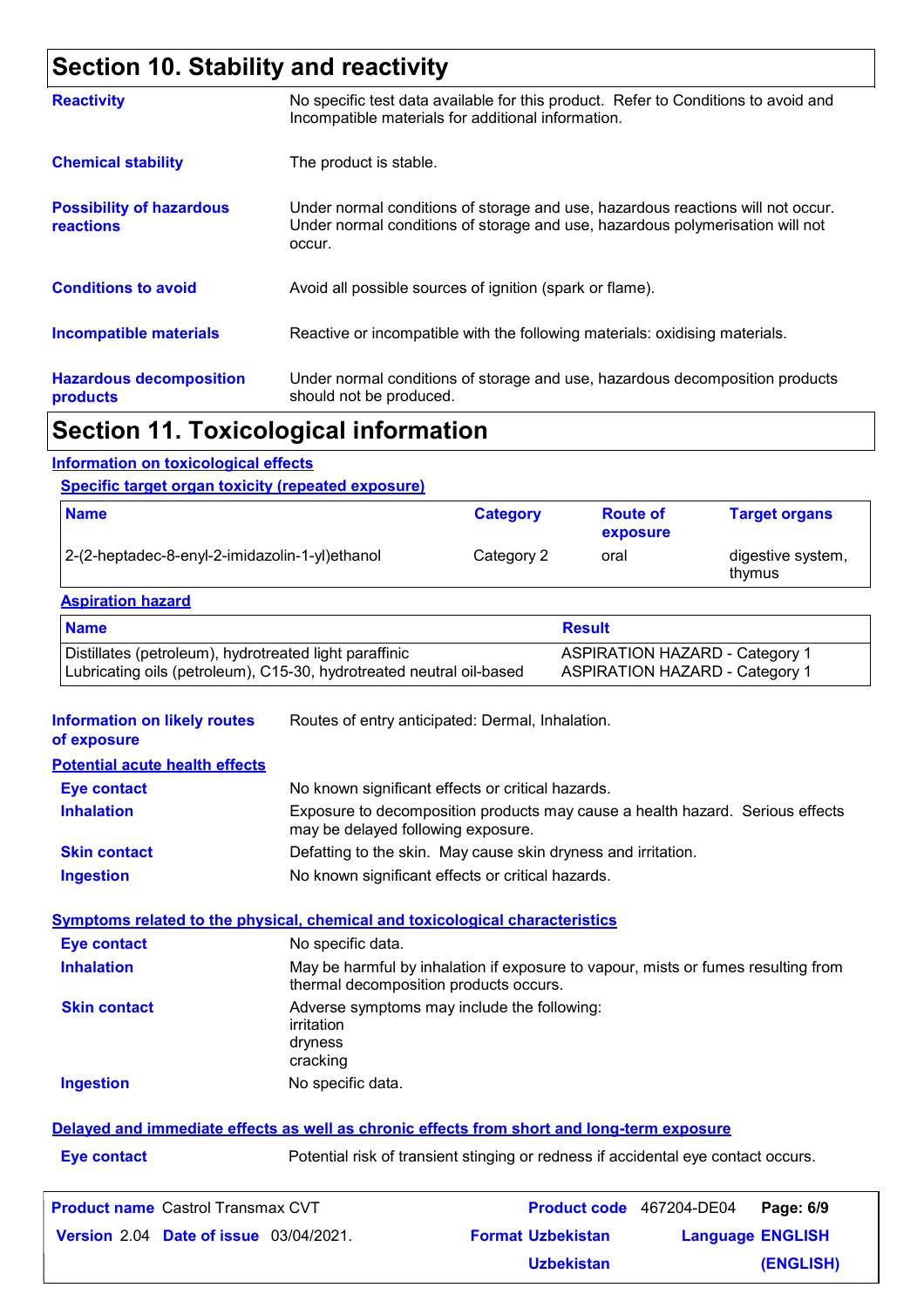### **Section 11. Toxicological information**

| <b>Skin contact</b>                     | Prolonged or repeated contact can defat the skin and lead to irritation, cracking and/<br>or dermatitis. |  |
|-----------------------------------------|----------------------------------------------------------------------------------------------------------|--|
| <b>Ingestion</b>                        | Ingestion of large quantities may cause nausea and diarrhoea.                                            |  |
| <b>Potential chronic health effects</b> |                                                                                                          |  |
| <b>General</b>                          | No known significant effects or critical hazards.                                                        |  |
| <b>Carcinogenicity</b>                  | No known significant effects or critical hazards.                                                        |  |
| <b>Mutagenicity</b>                     | No known significant effects or critical hazards.                                                        |  |
| <b>Teratogenicity</b>                   | No known significant effects or critical hazards.                                                        |  |
| <b>Developmental effects</b>            | No known significant effects or critical hazards.                                                        |  |
| <b>Fertility effects</b>                | No known significant effects or critical hazards.                                                        |  |

### **Section 12. Ecological information**

**Environmental effects** This material is harmful to aquatic life.

### **Persistence and degradability**

Not expected to be rapidly degradable.

#### **Bioaccumulative potential**

This product is not expected to bioaccumulate through food chains in the environment.

### **Mobility in soil**

**Mobility** Spillages may penetrate the soil causing ground water contamination. **Other ecological information** Spills may form a film on water surfaces causing physical damage to organisms. Oxygen transfer could also be impaired.

### **Section 13. Disposal considerations**

The generation of waste should be avoided or minimised wherever possible. Significant quantities of waste product residues should not be disposed of via the foul sewer but processed in a suitable effluent treatment plant. Dispose of surplus and non-recyclable products via a licensed waste disposal contractor. Disposal of this product, solutions and any by-products should at all times comply with the requirements of environmental protection and waste disposal legislation and any regional local authority requirements. Waste packaging should be recycled. Incineration or landfill should only be considered when recycling is not feasible. This material and its container must be disposed of in a safe way. Care should be taken when handling emptied containers that have not been cleaned or rinsed out. Empty containers or liners may retain some product residues. Avoid dispersal of spilt material and runoff and contact with soil, waterways, drains and sewers. **Disposal methods**

### **Section 14. Transport information**

| <b>Product name</b> Castrol Transmax CVT      |                          | Product code 467204-DE04 Page: 7/9 |           |
|-----------------------------------------------|--------------------------|------------------------------------|-----------|
| <b>Version 2.04 Date of issue 03/04/2021.</b> | <b>Format Uzbekistan</b> | <b>Language ENGLISH</b>            |           |
|                                               | <b>Uzbekistan</b>        |                                    | (ENGLISH) |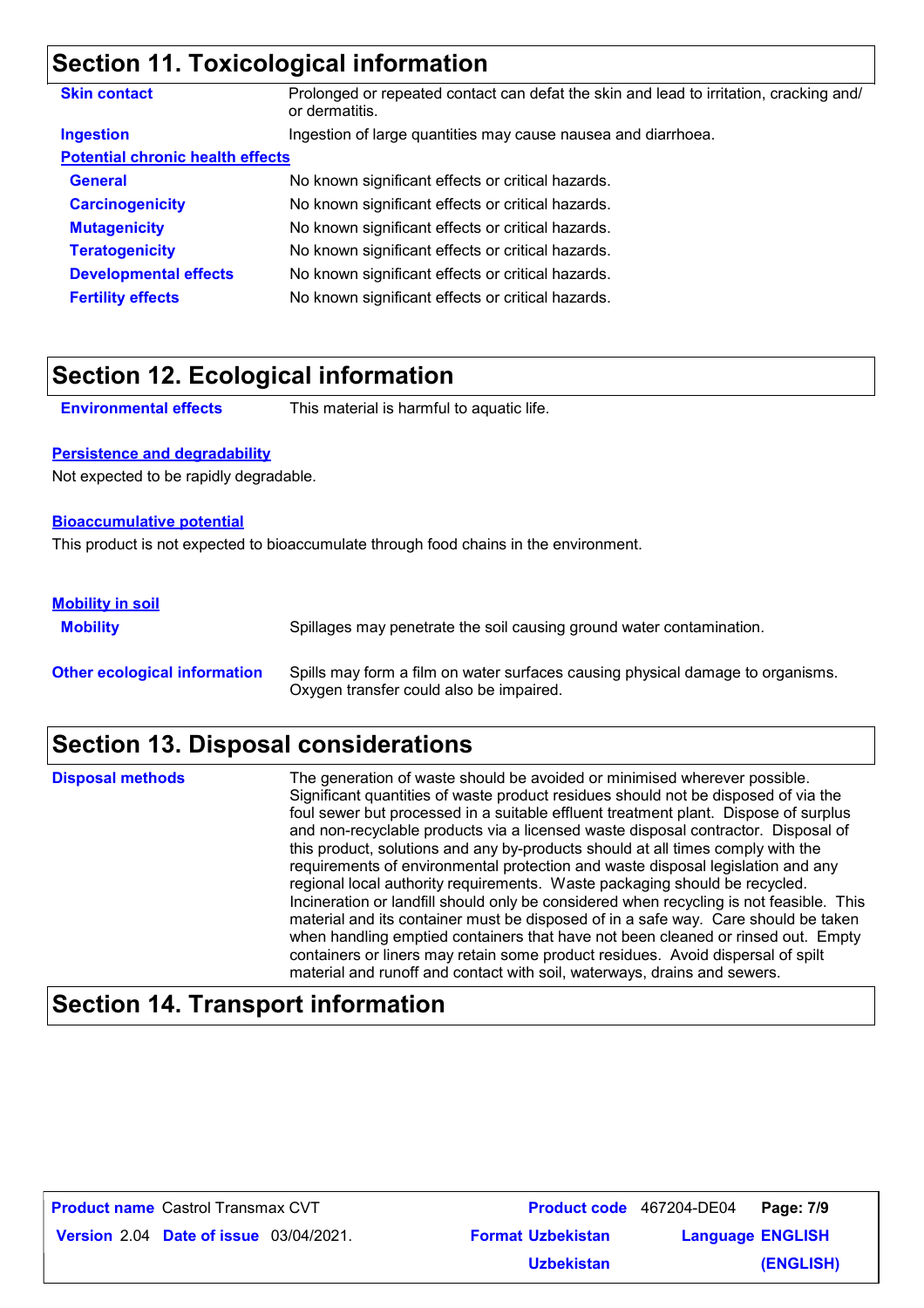| <b>Section 14. Transport information</b> |                          |                          |  |  |  |
|------------------------------------------|--------------------------|--------------------------|--|--|--|
|                                          | <b>IMDG</b>              | <b>IATA</b>              |  |  |  |
| <b>UN number</b>                         | Not regulated.           | Not regulated.           |  |  |  |
| <b>UN proper</b><br>shipping name        |                          |                          |  |  |  |
| <b>Transport hazard</b><br>class(es)     | $\overline{\phantom{a}}$ | ٠                        |  |  |  |
| <b>Packing group</b>                     | $\overline{\phantom{a}}$ | $\overline{\phantom{a}}$ |  |  |  |
| <b>Environmental</b><br>hazards          | No.                      | No.                      |  |  |  |
| <b>Additional</b><br>information         |                          | $\overline{\phantom{a}}$ |  |  |  |

**Special precautions for user** Not available.

### **Section 15. Regulatory information**

### **Regulation according to other foreign laws**

| <b>REACH Status</b>                                             | The company, as identified in Section 1, sells this product in the EU in compliance<br>with the current requirements of REACH. |
|-----------------------------------------------------------------|--------------------------------------------------------------------------------------------------------------------------------|
| <b>United States inventory</b><br>(TSCA 8b)                     | All components are active or exempted.                                                                                         |
| <b>Australia inventory (AICS)</b>                               | At least one component is not listed.                                                                                          |
| <b>Canada inventory</b>                                         | At least one component is not listed in DSL but all such components are listed in<br>NDSL.                                     |
| <b>China inventory (IECSC)</b>                                  | All components are listed or exempted.                                                                                         |
| <b>Japan inventory (ENCS)</b>                                   | At least one component is not listed.                                                                                          |
| <b>Korea inventory (KECI)</b>                                   | At least one component is not listed.                                                                                          |
| <b>Philippines inventory</b><br>(PICCS)                         | All components are listed or exempted.                                                                                         |
| <b>Taiwan Chemical</b><br><b>Substances Inventory</b><br>(TCSI) | All components are listed or exempted.                                                                                         |

## **Section 16. Other information**

| <u>History</u>                    |                            |
|-----------------------------------|----------------------------|
| Date of printing                  | 3/4/2021                   |
| Date of issue/Date of<br>revision | 3/4/2021                   |
| Date of previous issue            | 3/4/2021                   |
| <b>Version</b>                    | 2.04                       |
| <b>Prepared by</b>                | <b>Product Stewardship</b> |

**Date of issue** 03/04/2021. **Version** 2.04 **Format Uzbekistan Language** Castrol Transmax CVT **Page: 8/9** 467204-DE04 **Language ENGLISH (ENGLISH) Product name** Castrol Transmax CVT **Uzbekistan**